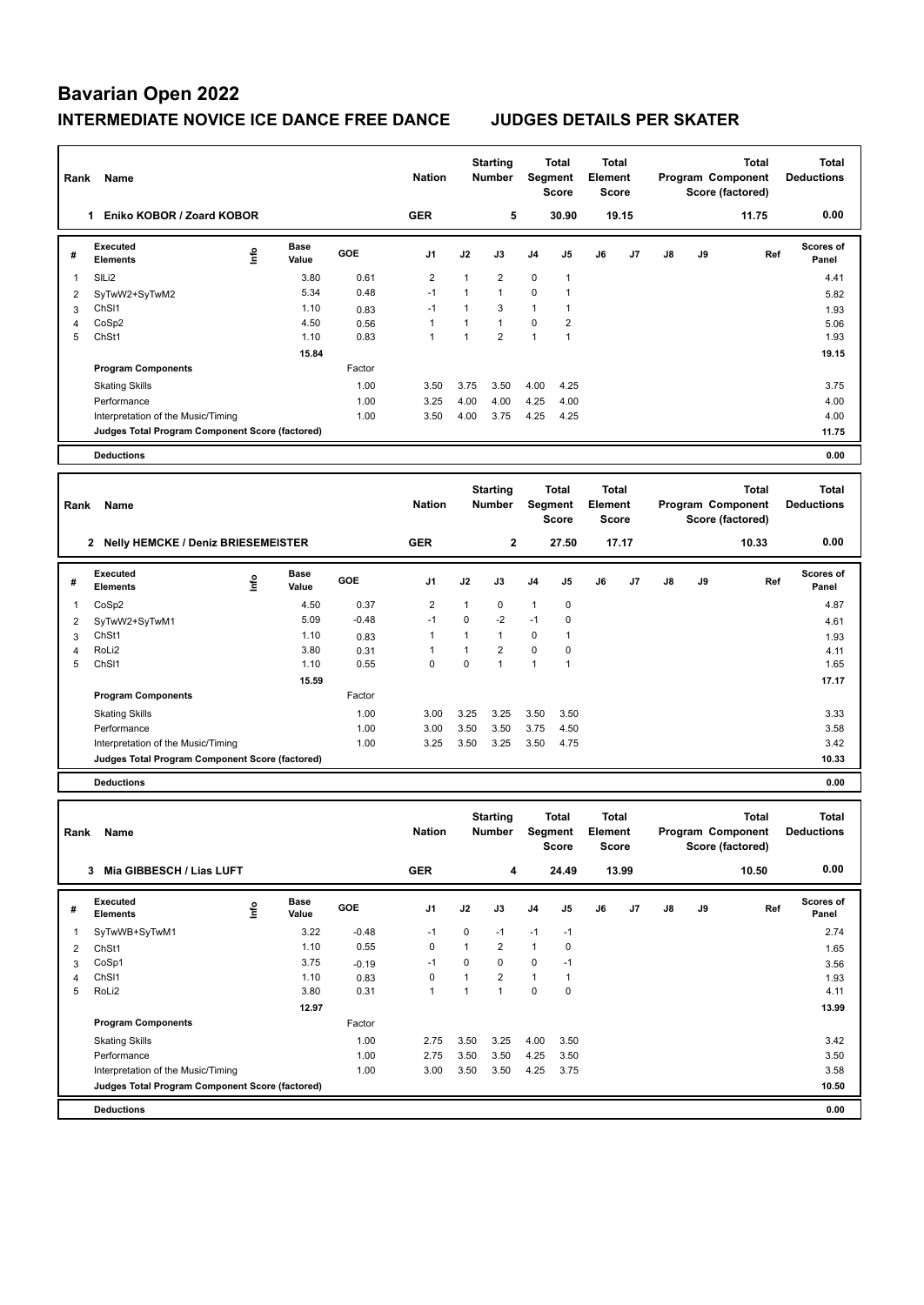# **Bavarian Open 2022 INTERMEDIATE NOVICE ICE DANCE FREE DANCE JUDGES DETAILS PER SKATER**

| Rank            | Name                                            |                                  |                      |            | <b>Nation</b>  |                | <b>Starting</b><br><b>Number</b> | Segment        | Total<br><b>Score</b> | Total<br>Element<br><b>Score</b> |       |               |    | Total<br>Program Component<br>Score (factored) | Total<br><b>Deductions</b> |
|-----------------|-------------------------------------------------|----------------------------------|----------------------|------------|----------------|----------------|----------------------------------|----------------|-----------------------|----------------------------------|-------|---------------|----|------------------------------------------------|----------------------------|
|                 | 4 Romy REVERCHON / Victor DI MUZIO              |                                  |                      |            |                |                | 7                                |                | 24.11                 |                                  | 12.94 |               |    | 12.17                                          | $-1.00$                    |
| #               | Executed<br><b>Elements</b>                     | $\mathop{\mathsf{Irr}}\nolimits$ | <b>Base</b><br>Value | <b>GOE</b> | J <sub>1</sub> | J2             | J3                               | J <sub>4</sub> | J <sub>5</sub>        | J6                               | J7    | $\mathsf{J}8$ | J9 | Ref                                            | <b>Scores of</b><br>Panel  |
| 1               | RoLi <sub>2</sub>                               |                                  | 3.80                 | 0.61       | 1              | $\overline{2}$ | 3                                | 1              | $\mathbf{1}$          |                                  |       |               |    |                                                | 4.41                       |
| 2               | SyTwWB+SyTwMB                                   | F                                | 1.60                 | $-0.96$    | -4             | $-3$           | $-4$                             | $-4$           | $-4$                  |                                  |       |               |    |                                                | 0.64                       |
| 3               | CoSp1                                           |                                  | 3.75                 | 0.00       | 1              |                | $-2$                             | $-1$           | 0                     |                                  |       |               |    |                                                | 3.75                       |
| 4               | ChSt1                                           |                                  | 1.10                 | 1.11       | 2              |                | $\mathbf{1}$                     | $\mathbf{1}$   | $\overline{2}$        |                                  |       |               |    |                                                | 2.21                       |
| 5               | ChL <sub>i1</sub>                               |                                  | 1.10                 | 0.83       | 1              |                | $\overline{2}$                   | 1              |                       |                                  |       |               |    |                                                | 1.93                       |
|                 |                                                 |                                  | 11.35                |            |                |                |                                  |                |                       |                                  |       |               |    |                                                | 12.94                      |
|                 | <b>Program Components</b>                       |                                  |                      | Factor     |                |                |                                  |                |                       |                                  |       |               |    |                                                |                            |
|                 | <b>Skating Skills</b>                           |                                  |                      | 1.00       | 4.00           | 4.00           | 3.50                             | 4.50           | 4.50                  |                                  |       |               |    |                                                | 4.17                       |
|                 | Performance                                     |                                  |                      | 1.00       | 3.50           | 3.75           | 3.75                             | 4.50           | 4.00                  |                                  |       |               |    |                                                | 3.83                       |
|                 | Interpretation of the Music/Timing              |                                  |                      | 1.00       | 4.25           | 4.00           | 3.75                             | 4.75           | 4.25                  |                                  |       |               |    |                                                | 4.17                       |
|                 | Judges Total Program Component Score (factored) |                                  |                      |            |                |                |                                  |                |                       |                                  |       |               |    |                                                | 12.17                      |
| $F = F \cdot H$ | <b>Deductions</b>                               |                                  | Time violation:      | $-0.50$    |                |                |                                  | Falls:         | $-0.50$               |                                  |       |               |    |                                                | $-1.00$                    |

F Fall

| Rank           | Name                                            |      |               |            | <b>Nation</b>  |              | <b>Starting</b><br><b>Number</b> | Segment        | <b>Total</b><br><b>Score</b> | Total<br><b>Element</b><br><b>Score</b> |       |    |    | <b>Total</b><br>Program Component<br>Score (factored) | <b>Total</b><br><b>Deductions</b> |
|----------------|-------------------------------------------------|------|---------------|------------|----------------|--------------|----------------------------------|----------------|------------------------------|-----------------------------------------|-------|----|----|-------------------------------------------------------|-----------------------------------|
|                | Kristyna KURCOVA / Aleksandr TOKAREV<br>5       |      |               |            | <b>CZE</b>     |              | 3                                |                | 22.34                        |                                         | 12.43 |    |    | 10.41                                                 | $-0.50$                           |
| #              | Executed<br><b>Elements</b>                     | lnfo | Base<br>Value | <b>GOE</b> | J <sub>1</sub> | J2           | J3                               | J <sub>4</sub> | J5                           | J6                                      | J7    | J8 | J9 | Ref                                                   | <b>Scores of</b><br>Panel         |
|                | ChSp1                                           |      | 1.10          | 0.83       | 1              | 1            | $\overline{2}$                   | $\mathbf 0$    | $\overline{1}$               |                                         |       |    |    |                                                       | 1.93                              |
| 2              | Sp1                                             |      | 3.75          | 0.56       | 1              | $\Omega$     | $\mathbf{1}$                     | 1              | 1                            |                                         |       |    |    |                                                       | 4.31                              |
| 3              | SyTwWB+SyTwMB                                   |      | 1.60          | $-0.40$    | $-1$           | $-3$         | $-4$                             | $-1$           | 0                            |                                         |       |    |    |                                                       | 1.20                              |
| $\overline{4}$ | ChSt1                                           |      | 1.10          | $-0.22$    | $-1$           | $\mathbf{1}$ | $-1$                             | $-1$           | $-1$                         |                                         |       |    |    |                                                       | 0.88                              |
| 5              | RoLi <sub>2</sub>                               |      | 3.80          | 0.31       | 1              |              | $\mathbf 0$                      | $-1$           | $\overline{1}$               |                                         |       |    |    |                                                       | 4.11                              |
|                |                                                 |      | 11.35         |            |                |              |                                  |                |                              |                                         |       |    |    |                                                       | 12.43                             |
|                | <b>Program Components</b>                       |      |               | Factor     |                |              |                                  |                |                              |                                         |       |    |    |                                                       |                                   |
|                | <b>Skating Skills</b>                           |      |               | 1.00       | 3.50           | 3.75         | 3.00                             | 3.50           | 4.25                         |                                         |       |    |    |                                                       | 3.58                              |
|                | Performance                                     |      |               | 1.00       | 3.25           | 3.75         | 3.25                             | 3.25           | 3.50                         |                                         |       |    |    |                                                       | 3.33                              |
|                | Interpretation of the Music/Timing              |      |               | 1.00       | 3.50           | 3.75         | 3.00                             | 3.25           | 4.00                         |                                         |       |    |    |                                                       | 3.50                              |
|                | Judges Total Program Component Score (factored) |      |               |            |                |              |                                  |                |                              |                                         |       |    |    |                                                       | 10.41                             |
|                | <b>Deductions</b>                               |      | Falls:        | $-0.50$    |                |              |                                  |                |                              |                                         |       |    |    |                                                       | $-0.50$                           |

| Rank | Name                                            |      |                      |            | <b>Nation</b>  |              | <b>Starting</b><br><b>Number</b> | Segment        | <b>Total</b><br><b>Score</b> | Total<br>Element<br><b>Score</b> |       |    |    | <b>Total</b><br>Program Component<br>Score (factored) | <b>Total</b><br><b>Deductions</b> |
|------|-------------------------------------------------|------|----------------------|------------|----------------|--------------|----------------------------------|----------------|------------------------------|----------------------------------|-------|----|----|-------------------------------------------------------|-----------------------------------|
|      | Lucy KNURR / Leo STUMPF<br>6.                   |      |                      |            | <b>GER</b>     |              | 1                                |                | 19.74                        |                                  | 10.75 |    |    | 8.99                                                  | 0.00                              |
| #    | <b>Executed</b><br><b>Elements</b>              | ١nf٥ | <b>Base</b><br>Value | <b>GOE</b> | J <sub>1</sub> | J2           | J3                               | J <sub>4</sub> | J5                           | J6                               | J7    | J8 | J9 | Ref                                                   | <b>Scores of</b><br>Panel         |
| 1    | ChSp1                                           |      | 1.10                 | 0.28       |                | 0            | $\mathbf 0$                      | $\mathbf 0$    | $\mathbf{1}$                 |                                  |       |    |    |                                                       | 1.38                              |
| 2    | CoSp1                                           |      | 3.75                 | 0.00       |                | 0            | $-1$                             | 0              | 0                            |                                  |       |    |    |                                                       | 3.75                              |
| 3    | RoLi1                                           |      | 3.05                 | 0.15       |                | 0            | $\mathbf{1}$                     | $\pmb{0}$      | 0                            |                                  |       |    |    |                                                       | 3.20                              |
| 4    | SyTwWB+SyTwMB                                   |      | 1.60                 | $-0.56$    | $-3$           | $-2$         | $-3$                             | $-2$           | $-2$                         |                                  |       |    |    |                                                       | 1.04                              |
| 5    | ChSt1                                           |      | 1.10                 | 0.28       | $-2$           | $\mathbf{1}$ | 1                                | 0              | 0                            |                                  |       |    |    |                                                       | 1.38                              |
|      |                                                 |      | 10.60                |            |                |              |                                  |                |                              |                                  |       |    |    |                                                       | 10.75                             |
|      | <b>Program Components</b>                       |      |                      | Factor     |                |              |                                  |                |                              |                                  |       |    |    |                                                       |                                   |
|      | <b>Skating Skills</b>                           |      |                      | 1.00       | 2.50           | 3.25         | 3.00                             | 3.00           | 3.25                         |                                  |       |    |    |                                                       | 3.08                              |
|      | Performance                                     |      |                      | 1.00       | 2.50           | 3.25         | 3.00                             | 3.25           | 3.00                         |                                  |       |    |    |                                                       | 3.08                              |
|      | Interpretation of the Music/Timing              |      |                      | 1.00       | 2.25           | 3.25         | 2.75                             | 3.00           | 2.75                         |                                  |       |    |    |                                                       | 2.83                              |
|      | Judges Total Program Component Score (factored) |      |                      |            |                |              |                                  |                |                              |                                  |       |    |    |                                                       | 8.99                              |
|      | <b>Deductions</b>                               |      |                      |            |                |              |                                  |                |                              |                                  |       |    |    |                                                       | 0.00                              |